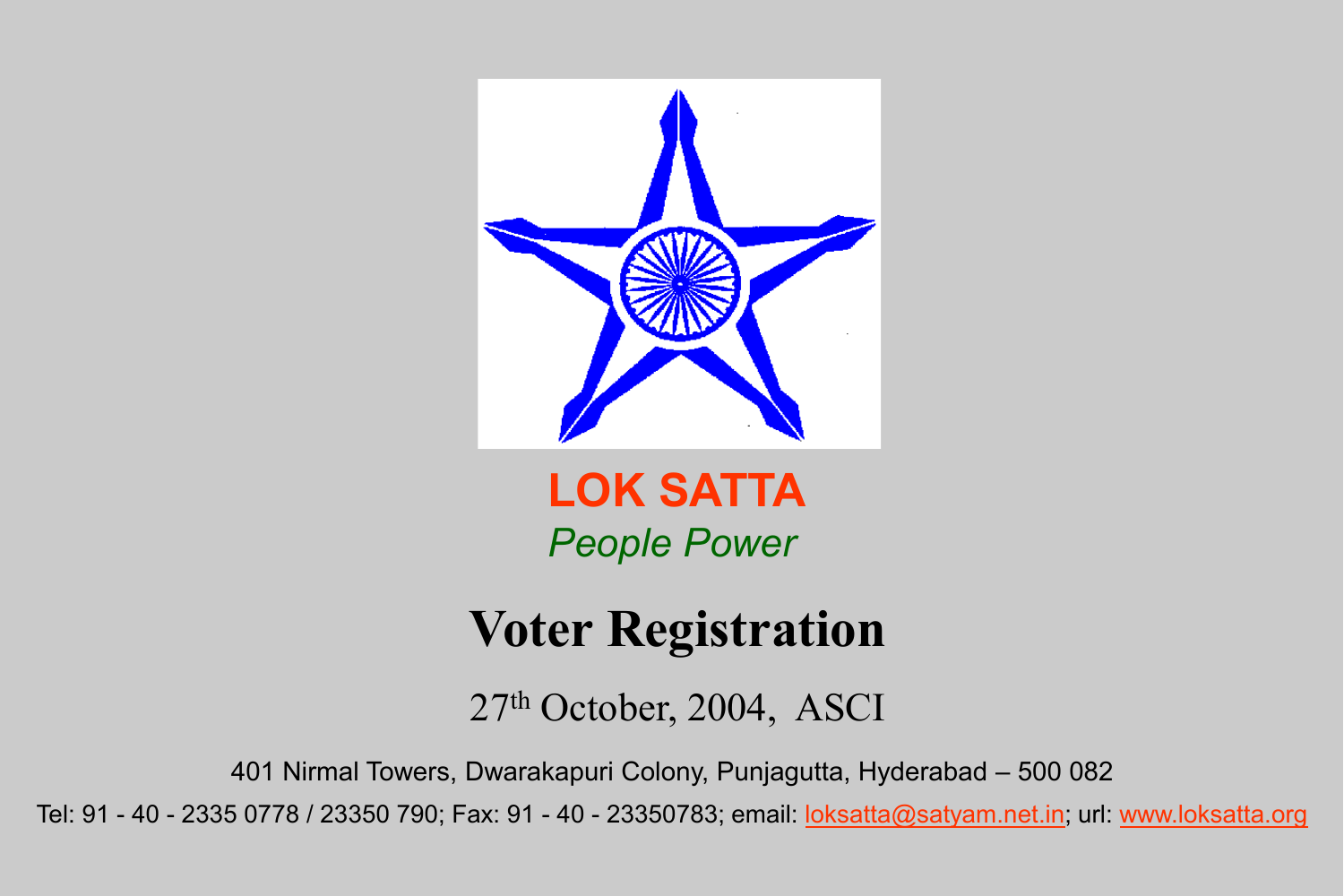LOK SATTA

"At the bottom of all the tributes paid to democracy is the little man, walking into the little booth, with a little pencil, making a little cross on a little bit of paper....."

*- Churchill*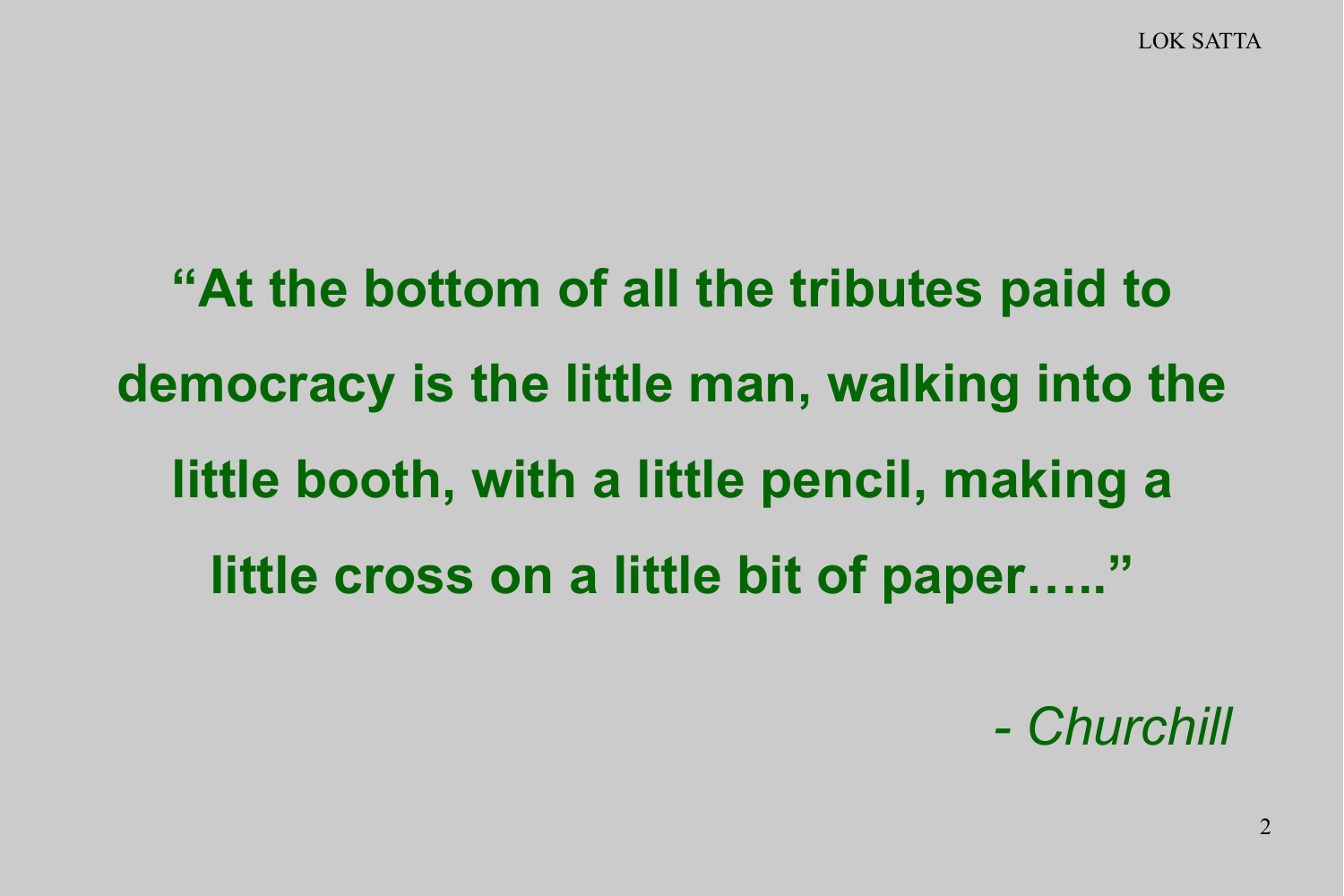Verification of Electoral Rolls *How to Access Voters' Lists?*

- Electoral rolls are available to all citizens
	- <sup>o</sup> MROs offices
	- <sup>o</sup> Municipal offices in twin cities
- They can be purchased for a price
	- $\degree$  0 95ps / page
	- <sup>o</sup> 1.35ps / a sheet of 2 pages

## Head of account

- <sup>o</sup> Districts : 0070 02 101
- <sup>o</sup> Hyderabad: 0033 03 101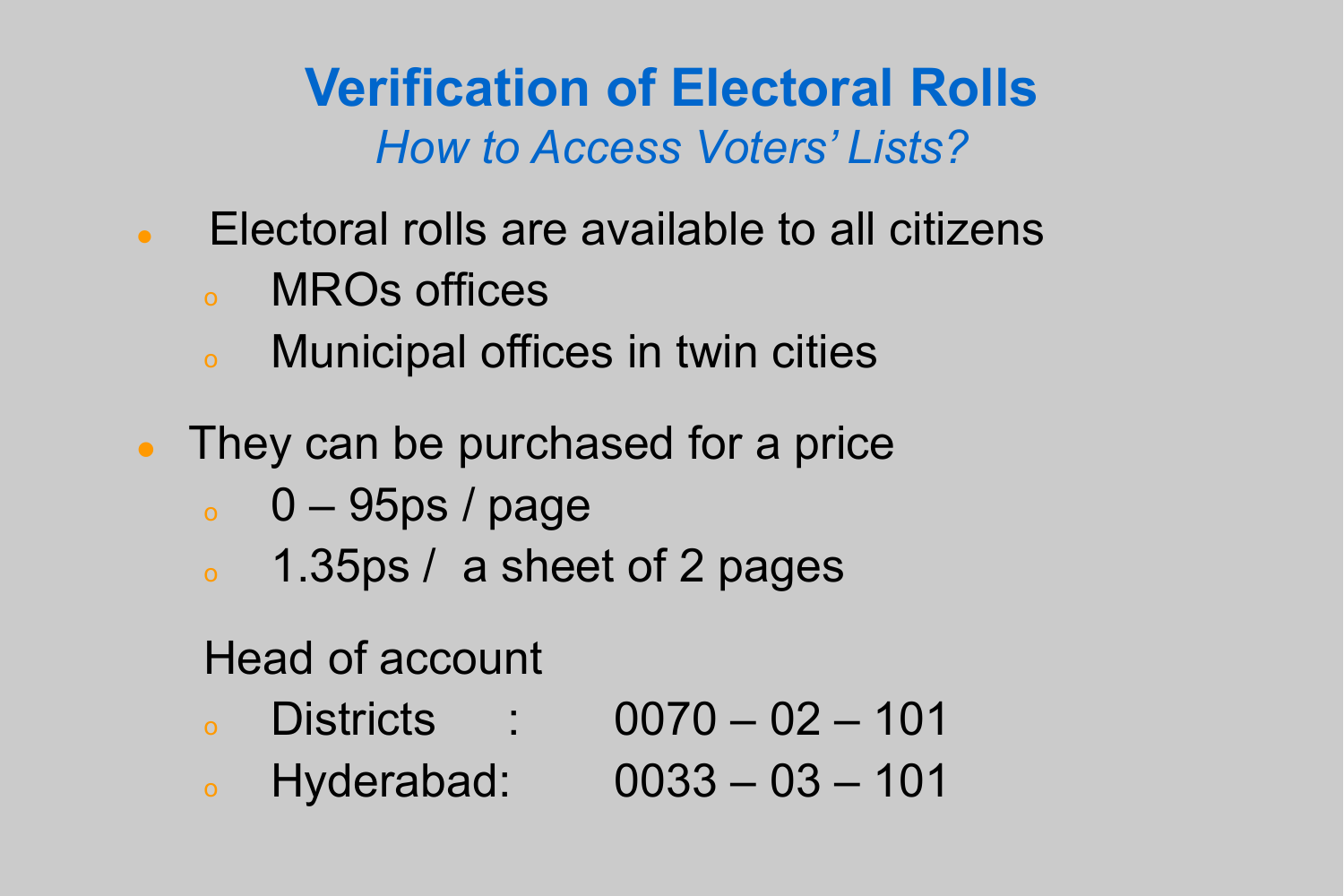## How to Add or Delete Names

- Simple applications:
	- o Form 6 : Addition
	-
	- o Form 7 : Objection to a name & deletion
	- o Form 8B : Deletion
	- o Form 8 : Corrections
	- o Form 8A : Change of polling booth
- Form 6 Voter should apply
- Form 7 & 8B Any other voter can apply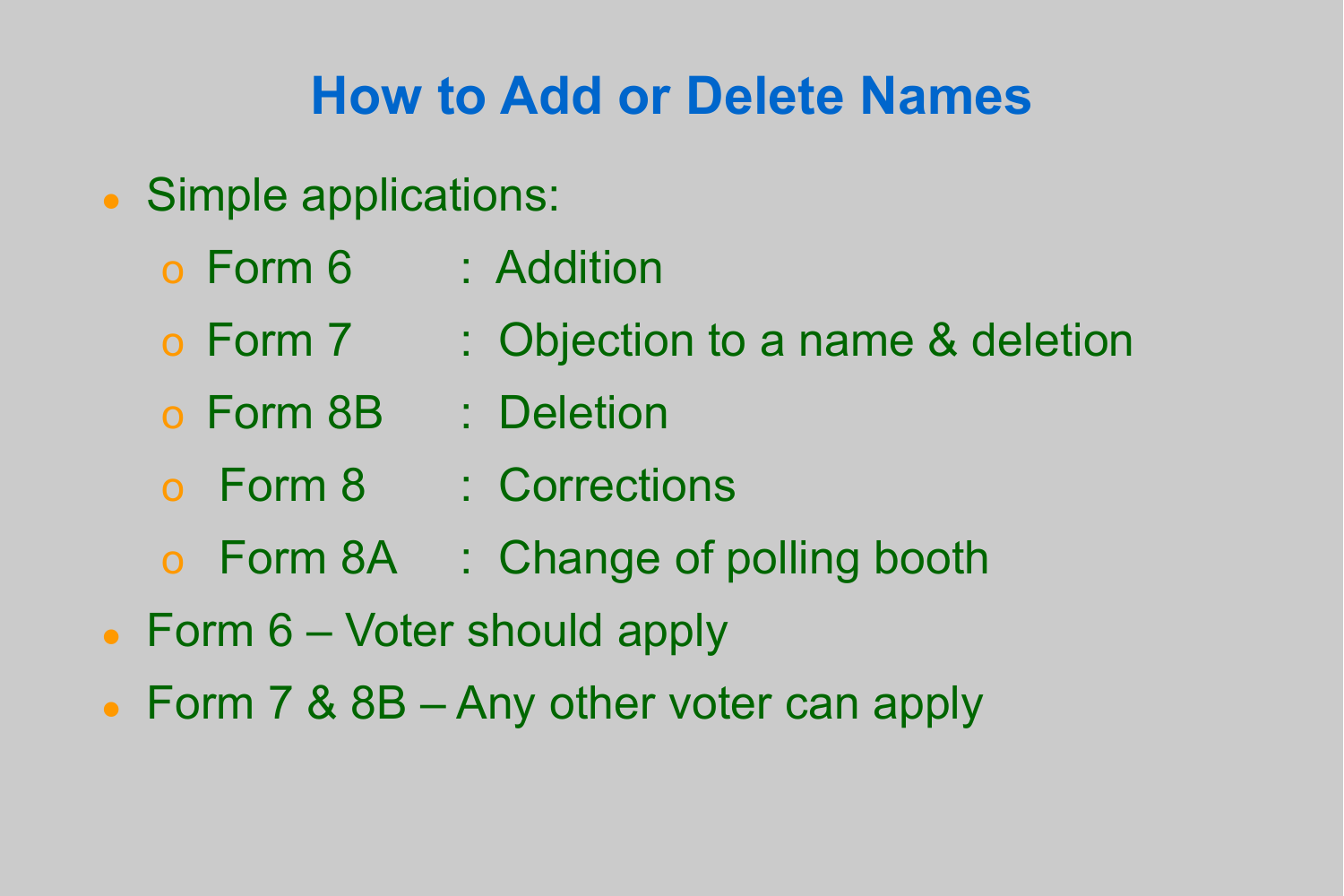# Additions / Deletions / Changes

Application in duplicate to MRO

*(Municipal Officials in Hyderabad)*

- Receipt given to applicant  $-$  No fee
- Application published by MRO.

*(on Notice Board)*

- 7 days notice for objections, if any
- Summary enquiry & decision
- Decision communicated to applicant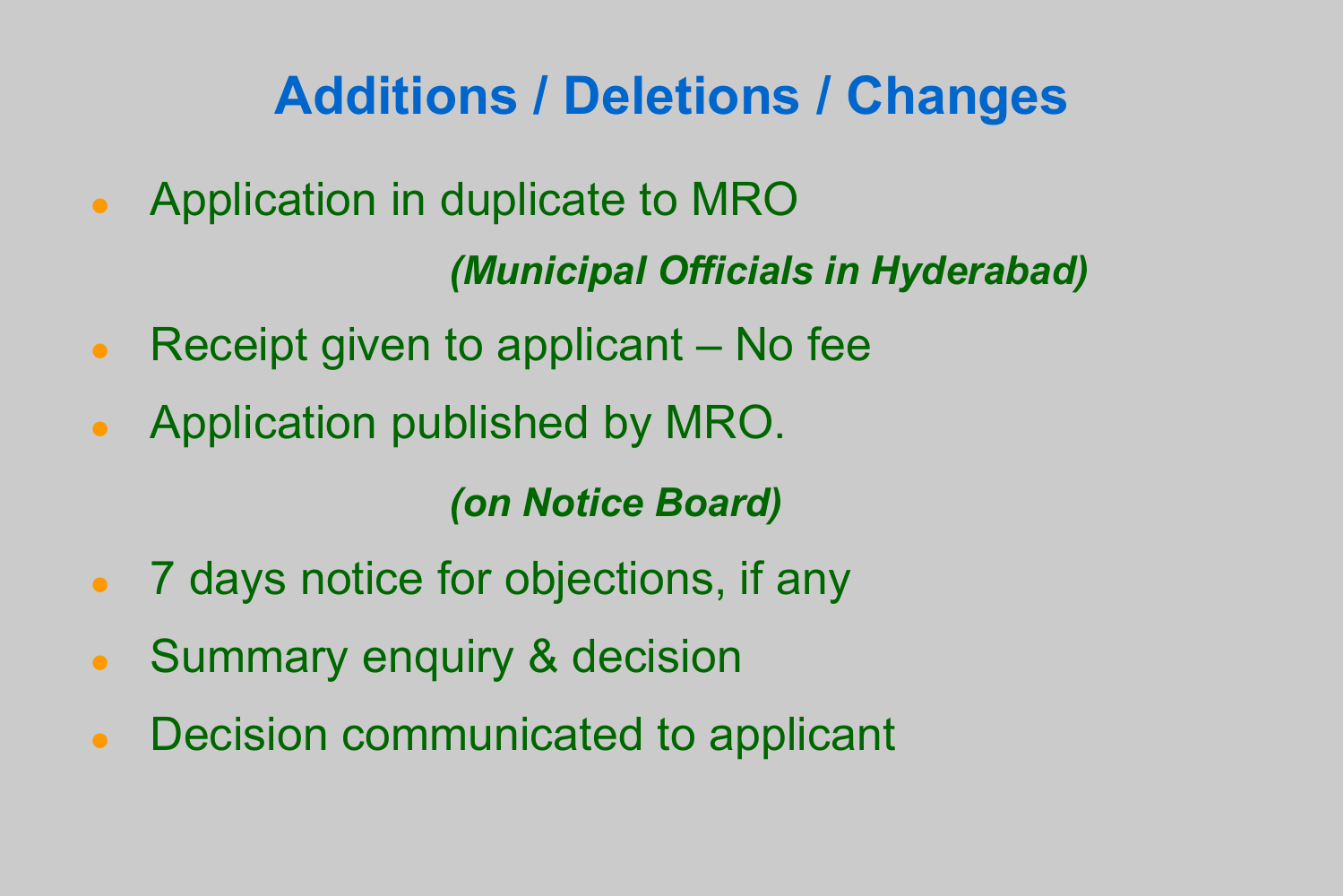## Polling Irregularities

- Serious flaws in voter rolls
- Sample survey 20% errors in urban areas
- State-wide survey ▶ 15% errors in villages
	- $\rightarrow$  40% errors in towns

## 21.7% possible fraudulent voting in cities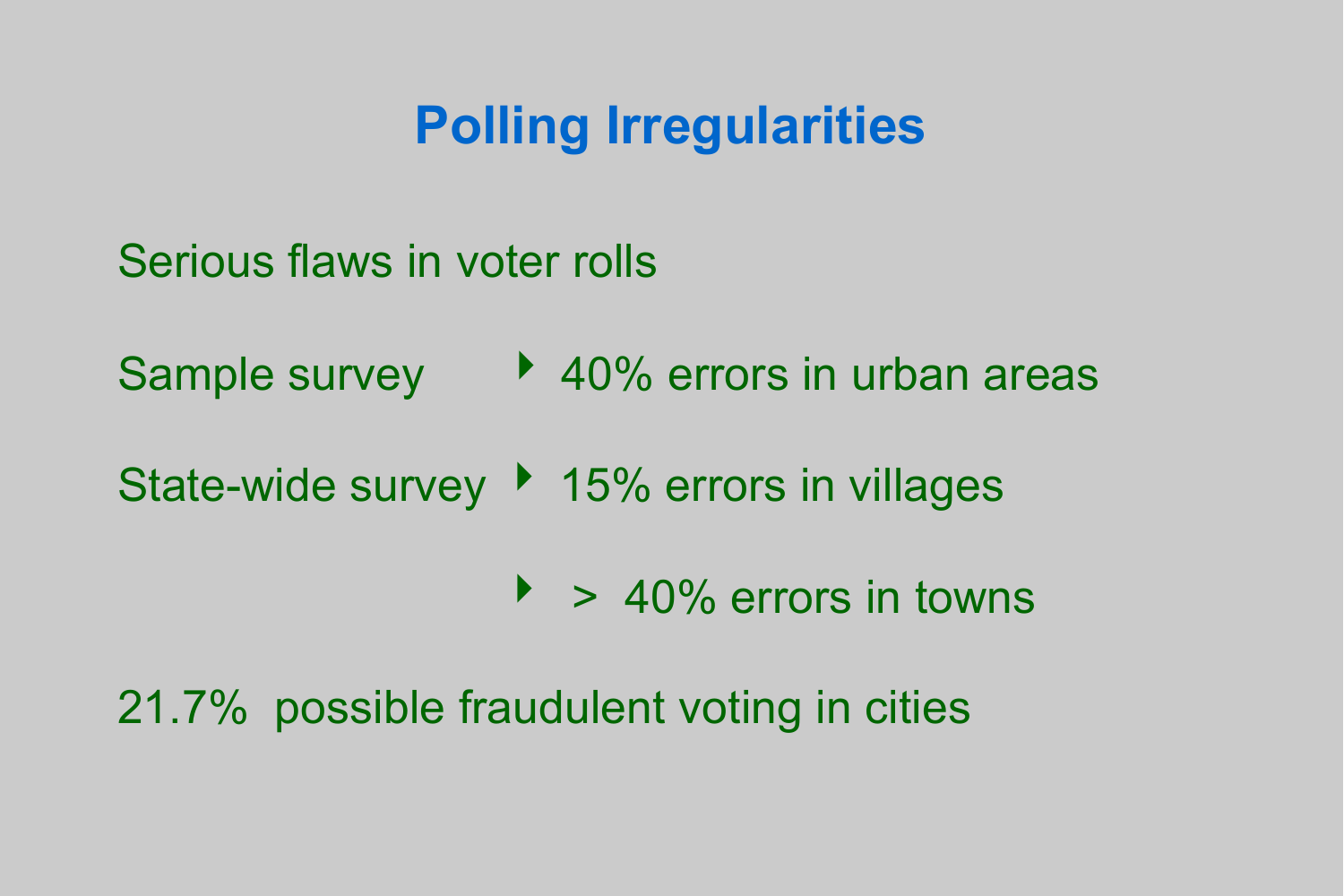| <b>Verification of Voters' Lists in Andhra Pradesh</b> |                            |                  |                                                 |              |                |                                                |                |                                               |                |              |                |              |                |
|--------------------------------------------------------|----------------------------|------------------|-------------------------------------------------|--------------|----------------|------------------------------------------------|----------------|-----------------------------------------------|----------------|--------------|----------------|--------------|----------------|
| <b>Survey of Rural Polling Stations</b>                |                            |                  |                                                 |              |                |                                                |                |                                               |                |              |                |              |                |
| Details of electoral rolls verified                    |                            |                  | <b>Deletions Regd</b><br>(Errars of Canmission) |              |                | <b>Additions Regd</b><br>(Errars of Omnission) |                |                                               | Variation      |              |                |              |                |
| <b>District</b>                                        | No. of<br>Polling<br>Stns. | No. of<br>Voters | Shifting                                        | <b>Death</b> | Other          | <b>Total</b>                                   | % of<br>voters | $\mathbf{P}$<br>Attained<br>18 years o<br>Age | shifting<br>By | <b>Total</b> | % of<br>voters | <b>Total</b> | % of<br>voters |
| EG                                                     | $\overline{4}$             | 1289             | 166                                             | 36           |                | 202                                            | 15.7           | 31                                            | 50             | 81           | 6.3            | 283          | 22.0           |
| W.G.                                                   | $\overline{2}$             | 2086             | 37                                              | 52           |                | 89                                             | 4.3            | 24                                            | 23             | 47           | 23             | 136          | 6.5            |
| Krishna                                                | $\mathbf{1}$               | 416              | 27                                              | 13           | $\mathbf{1}$   | 41                                             | 9.9            | 12                                            | 3              | 15           | 3.6            | 56           | 13.5           |
| Prakasam                                               | $\overline{2}$             | 1297             | 43                                              | 38           | $\overline{2}$ | 83                                             | 6.4            | 34                                            | 12             | 46           | 3.5            | 129          | 9.9            |
| <b>Nellore</b>                                         | 4                          | 3084             | 87                                              | 79           | 15             | 181                                            | 5.9            | 60                                            | 100            | 160          | 5.2            | 341          | 11.1           |
| Chittoor                                               | $\overline{2}$             | 1762             | 143                                             | 37           | 90             | 270                                            | 15.3           | 47                                            | 110            | 157          | 8.9            | 427          | 24.2           |
| Kumool                                                 | 4                          | 4648             | 488                                             | 71           | $\mathbf{1}$   | 560                                            | 12.0           | 82                                            | 128            | 210          | 4.5            | 770          | 16.6           |
| Warangal                                               | $\overline{2}$             | 1399             | 51                                              | 15           | $\overline{4}$ | 70                                             | 5.0            | $\overline{7}$                                | 12             | 19           | 1.4            | 89           | 6.4            |
| Mbnagar                                                | $\mathbf{1}$               | 344              | 32                                              | 11           |                | 43                                             | 12.5           | 35                                            | 12             | 47           | 13.7           | 90           | 26.2           |
| Karimagar                                              | 5                          | 3956             | 549                                             | 100          | 59             | 708                                            | 17.9           | 78                                            | 142            | 220          | 5.6            | 928          | 23.5           |
| Khammam                                                | $\overline{2}$             | 2016             | 11                                              | 36           | 12             | 59                                             | 29             | 37                                            | 0              | 37           | 1.8            | 96           | 4.8            |
| <b>Rural Total</b>                                     | 29                         | 22297            | 1634                                            | 488          | 184            | 2306                                           | 10.34          | 447                                           | 592            | 1039         | 4.7            | 3345         | 15.10          |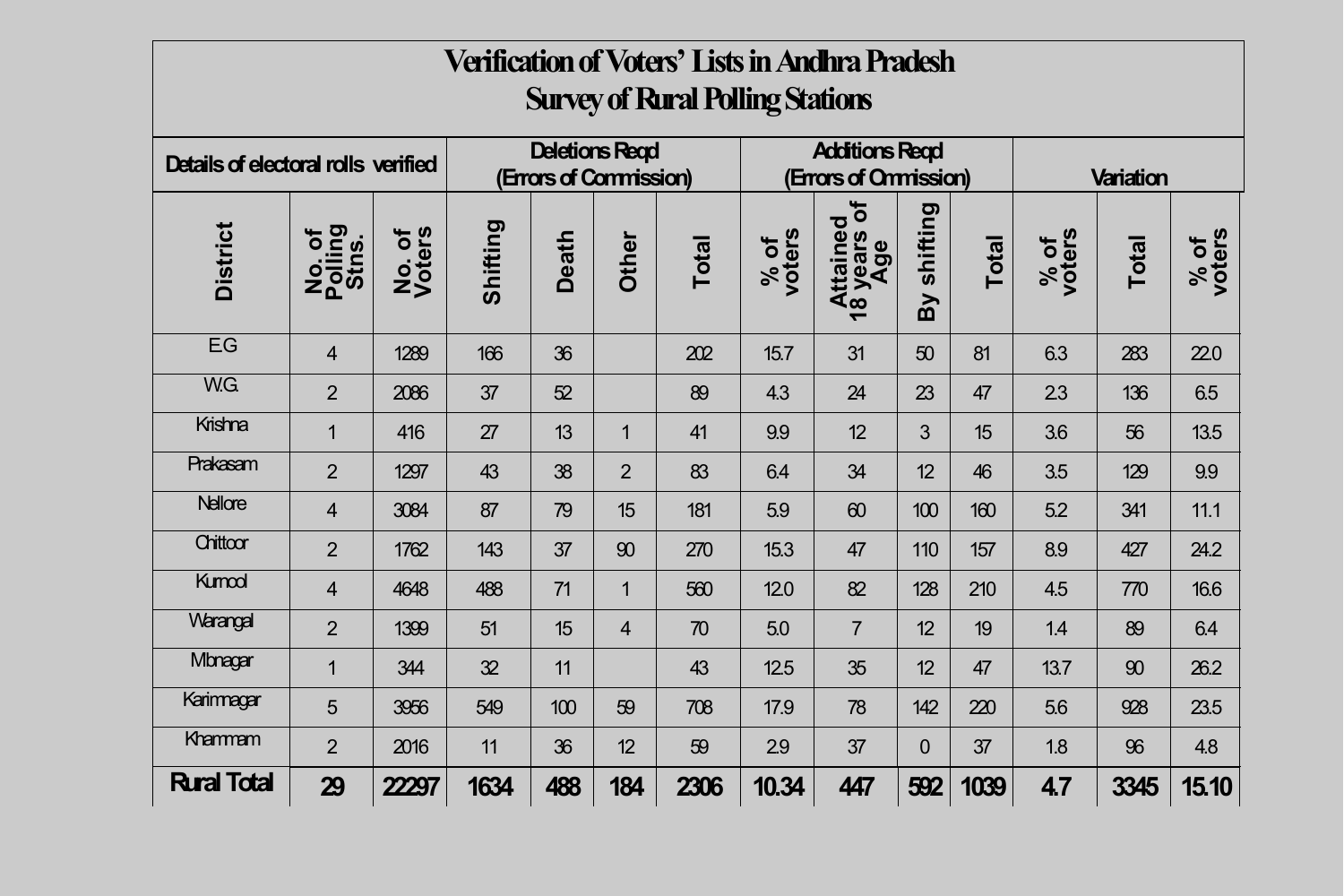| <b>Verification of Voters' Lists in Andhra Pradesh</b> |                                                         |                       |                        |              |                |                       |                  |                                                |                  |           |                  |            |                  |
|--------------------------------------------------------|---------------------------------------------------------|-----------------------|------------------------|--------------|----------------|-----------------------|------------------|------------------------------------------------|------------------|-----------|------------------|------------|------------------|
| <b>Survey of Urban Polling Stations</b>                |                                                         |                       |                        |              |                |                       |                  |                                                |                  |           |                  |            |                  |
| <b>Details of electoral rolls</b>                      |                                                         | <b>Deletions Regd</b> |                        |              |                | <b>Additions Regd</b> |                  |                                                |                  |           |                  |            |                  |
|                                                        | verified                                                |                       | (Errors of Commission) |              |                | (Errors of Ommission) |                  |                                                | <b>Variation</b> |           |                  |            |                  |
| <b>District</b>                                        | Polling<br>$\overline{\sigma}$<br>Stne<br>$\frac{1}{2}$ | No. of<br>Voters      | Shifting               | <b>Death</b> | Other          | <b>Total</b>          | voters<br>$%$ of | Ⴆ<br>years<br>Attained<br>Age<br>$\frac{8}{1}$ | shifting<br>Вy   | Total     | voters<br>$%$ Of | Total      | voters<br>$%$ of |
| Vizag                                                  | 3                                                       | 1298                  | 355                    | 22           | 17             | 394                   | 30.4             | 82                                             | 413              | 495       | 38.1             | 889        | 68.5             |
| E.Godavari                                             | 3                                                       | 419                   | 78                     | 14           | $\overline{0}$ | 92                    | 22.0             | 39                                             | 85               | 124       | 29.6             | 216        | 51.6             |
| W.Godavari                                             | $\overline{2}$                                          | 1491                  | 121                    | 12           |                | 133                   | 8.9              | 46                                             | 179              | 225       | 15.1             | 358        | 24.0             |
| Krishna                                                | 3                                                       | 1919                  | 690                    | 35           | $\overline{0}$ | 725                   | 37.8             | 53                                             | 500              | 553       | 28.8             | 1278       | 66.6             |
| Kurnool                                                | $\overline{3}$                                          | 1796                  | 419                    | 43           | 28             | 490                   | 27.3             | 62                                             | 90               | 152       | 8.5              | 642        | 35.7             |
| Nalgonda                                               | $\mathbf 1$                                             | 797                   | 273                    | 5            | $\overline{2}$ | 280                   | 35.1             | 34                                             | 125              | 159       | 19.9             | 439        | 55.1             |
| Warangal                                               | $\overline{2}$                                          | 1863                  | 320                    | 28           | 30             | 378                   | 20.3             | 43                                             | 74               | 117       | 6.3              | 495        | 26.6             |
| Guntur                                                 | 5                                                       | 4060                  | 1039                   | 83           | 92             | 1214                  | 29.9             | 209                                            | 604              | 813       | 20.0             | 2027       | 49.9             |
| <b>Hyderabad</b>                                       | 5                                                       | 4459                  | 923                    | 31           | 42             | 996                   | 22.3             | 85                                             | 691              | 776       | 17.4             | 1772       | 39.7             |
| Urban Total                                            | 27                                                      | 18102                 | 4218                   | 273          | 211            | 4702                  | 26.0             | 653                                            | 2761             | 3414      | 18.9             | 8116       | 44.8             |
| <b>Rural+Urban</b>                                     | 56                                                      | 40399                 | 5852                   | 761          | 395            | 7008                  | 17.3             | 1100                                           |                  | 3353 4453 |                  | 11.0 11461 | 28.4             |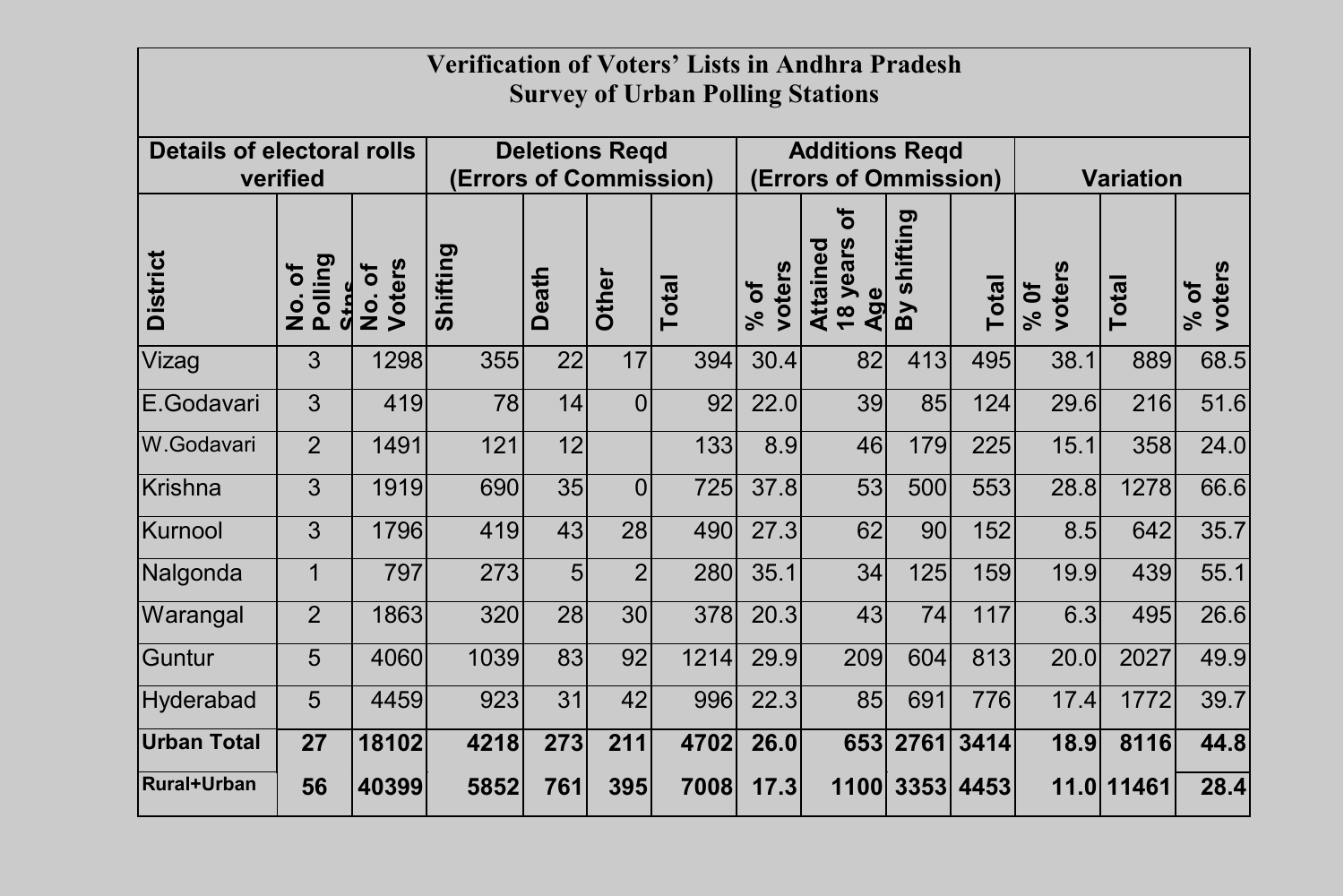| <b>Post-Polling Survey of Select Polling Station Areas</b><br>(1999 Assembly and Parliamentary Polls, Hyderabad, AP) |                   |                          |                                                     |                                                                                                                                 |                                                       |                |     |      |  |  |
|----------------------------------------------------------------------------------------------------------------------|-------------------|--------------------------|-----------------------------------------------------|---------------------------------------------------------------------------------------------------------------------------------|-------------------------------------------------------|----------------|-----|------|--|--|
| Assembly<br>Constituency<br><b>Polling Booth</b><br>No.,                                                             | No.of<br>/ voters | No.of<br>votes<br>polled | No.who<br>reported that<br>they actually<br>'voted' | No. not voted or doubtful cases<br>Residing in the Left the area but Left the city / Total<br>but not residing<br>area<br>voted | Percentage<br>doubtful and<br>0f<br>'not voted' votes |                |     |      |  |  |
| 1                                                                                                                    | $\overline{2}$    | $\overline{3}$           | $\overline{4}$                                      | 5                                                                                                                               | 6                                                     | $\overline{7}$ | 8   | 9    |  |  |
| 207/173                                                                                                              | 1143              | 625                      | 483                                                 | 5                                                                                                                               | 91                                                    | 46             | 142 | 22.7 |  |  |
| 207/176                                                                                                              | 956               | 459                      | 377                                                 | 15                                                                                                                              | 41                                                    | 26             | 82  | 17.9 |  |  |
| 209/93                                                                                                               | 725               | 428                      | 306                                                 | 20                                                                                                                              | 95                                                    | $\overline{7}$ | 122 | 28.5 |  |  |
| 209/75                                                                                                               | 989               | 495                      | 380                                                 | 42                                                                                                                              | 72                                                    | 1              | 115 | 23.2 |  |  |
| 210/426                                                                                                              | 893               | 476                      | 399                                                 | 22                                                                                                                              | 49                                                    | 6              | 77  | 16.2 |  |  |
| <b>Total</b>                                                                                                         | 4706              | 2483                     | 1945                                                | 104                                                                                                                             | 348                                                   | 86             | 538 | 21.7 |  |  |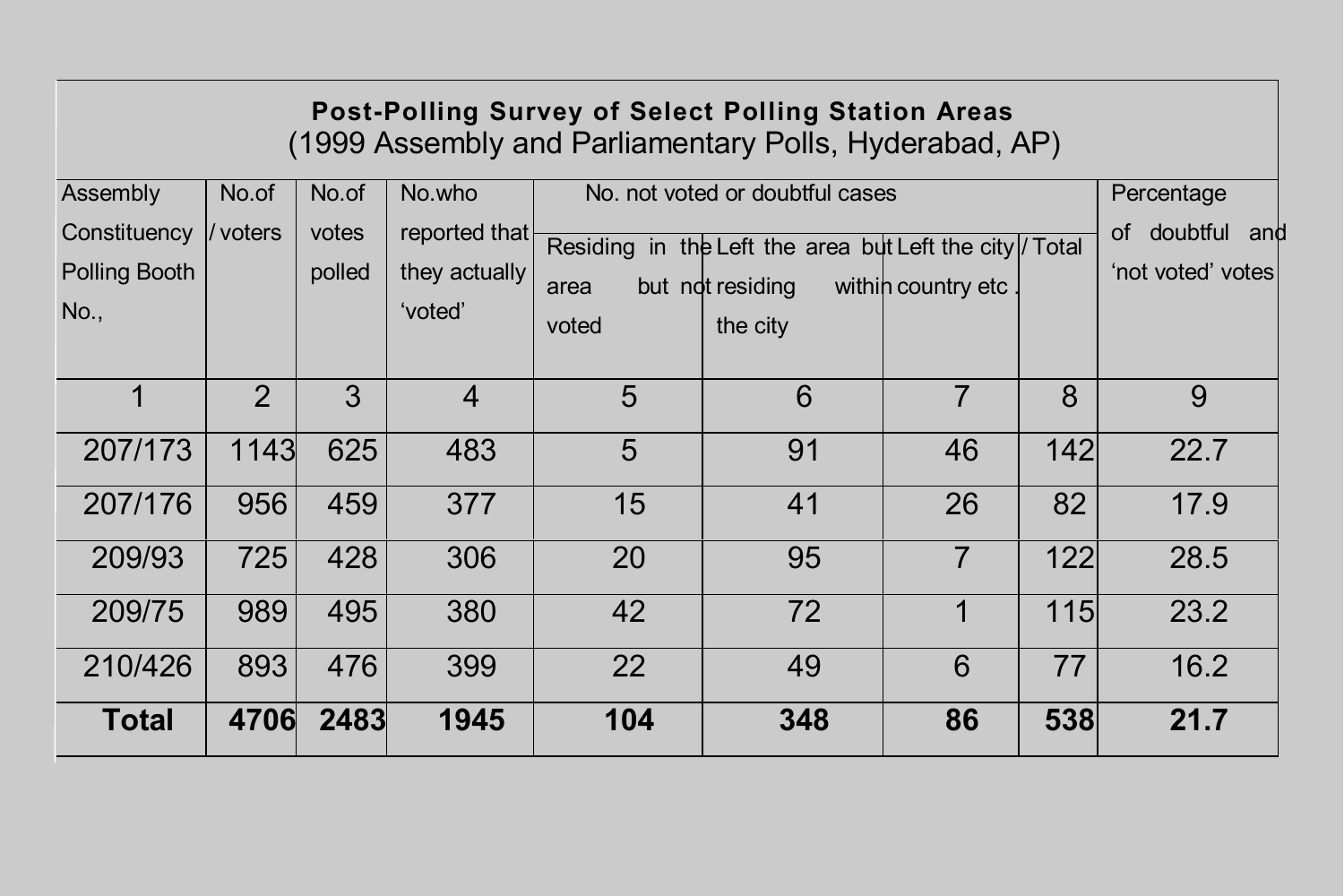## Election Watch – 2004 – Pre-Poll Survey

| <b>Location</b> | No. of   | No. of          |                  |                  |                  | <b>Total No. of Additions</b> |               |
|-----------------|----------|-----------------|------------------|------------------|------------------|-------------------------------|---------------|
|                 | Constitu | <b>Polling</b>  |                  |                  |                  | & Deletions                   |               |
|                 | encies   | <b>Stations</b> | <b>Total No.</b> | <b>Additions</b> | <b>Deletions</b> | No.                           | As $%$ of     |
|                 |          |                 | of Voters        |                  |                  |                               | total         |
|                 |          |                 |                  |                  |                  |                               | <b>Voters</b> |
| <b>RURAL</b>    | 37       | 71              | 70848            | 1634(2.3)        | 2086 (2.94)      | 3720                          | 5.25          |
| <b>URBAN</b>    | 22       | 41              | 41042            | 2205 (5.37)      | 2782 (6.77)      | 4987                          | 12.15         |
| TOTAL:          | 59       | 112             | 1,11,890         | 3839 (3.43)      | 4868(4.35)       | 8707                          | 7.78          |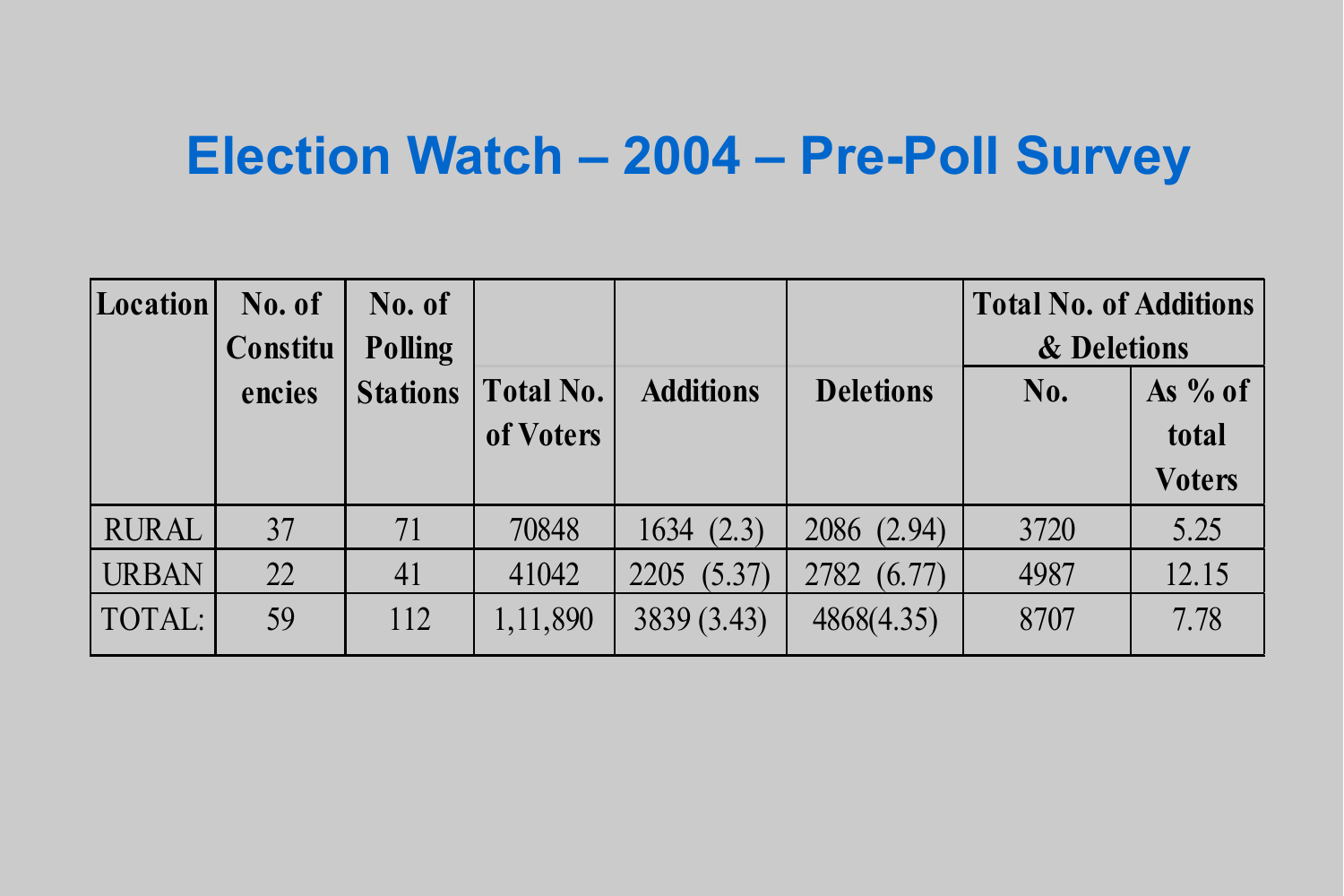## Election Watch 2004 – Post-Post Poll Survey

|              |                                 |                                   |                               | <b>Bogus Votes</b> |                         |  |  |
|--------------|---------------------------------|-----------------------------------|-------------------------------|--------------------|-------------------------|--|--|
| Location     | No. of<br><b>Constituencies</b> | No. of polling<br><b>Stations</b> | <b>Votes</b><br><b>Polled</b> | No.                | As % of votes<br>polled |  |  |
| <b>RURAL</b> | l b                             | 29                                | 18069                         | 169                | 0.9                     |  |  |
| <b>URBAN</b> |                                 | 16                                | 8894                          | 168                | 1.9                     |  |  |
| TOTAL:       | 25                              |                                   | 26963                         | 337                |                         |  |  |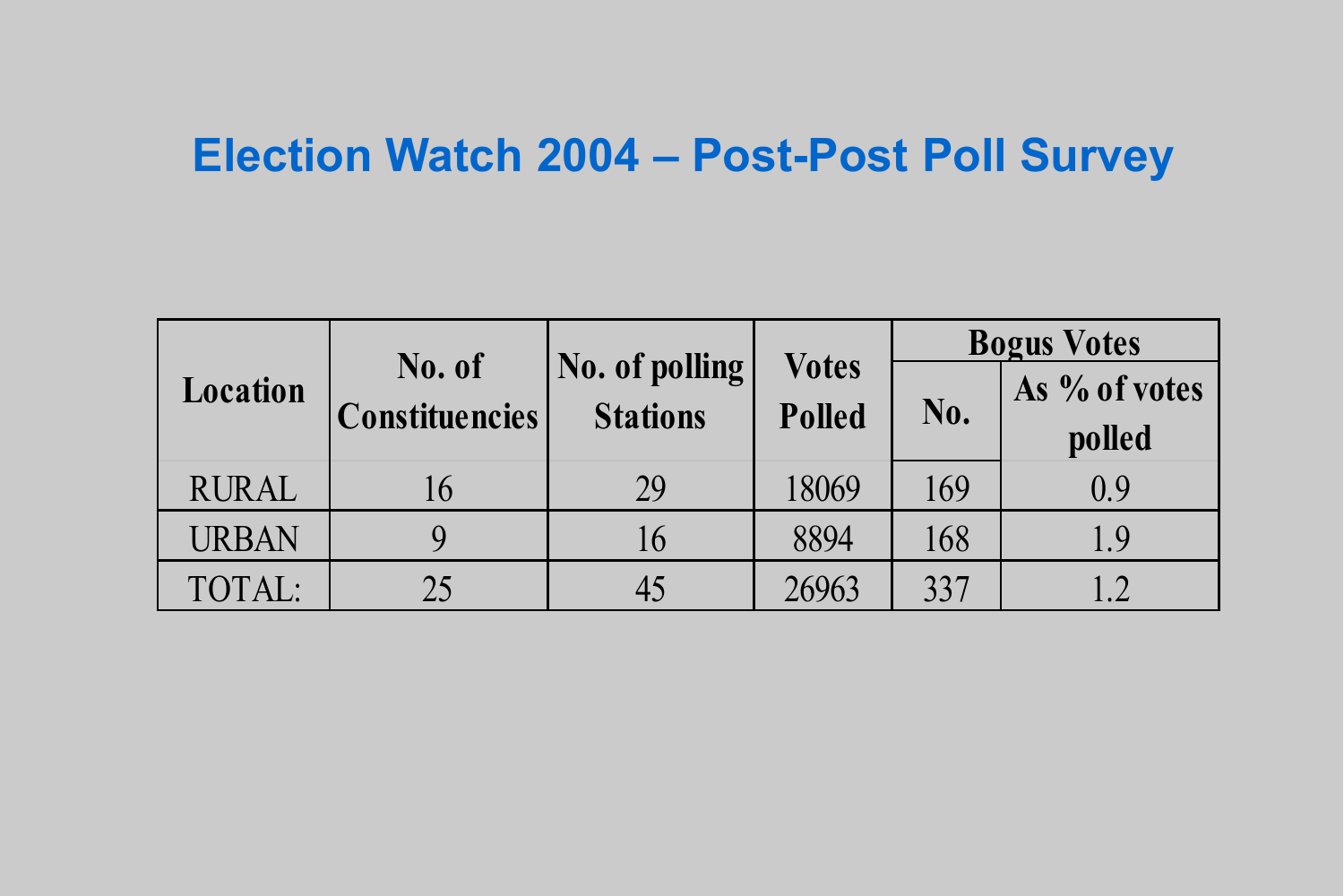## Simple Solutions

#### Voter Registration

Post Office as Nodal Agency Voter Lists on Display Voter Lists for Purchase Statutory forms Receipt of Application Acknowledgement Action taken intimation Voter identity card Repoll if tendered votes exceed 1% Wide publicity to utilise tendered vote Polling Fraud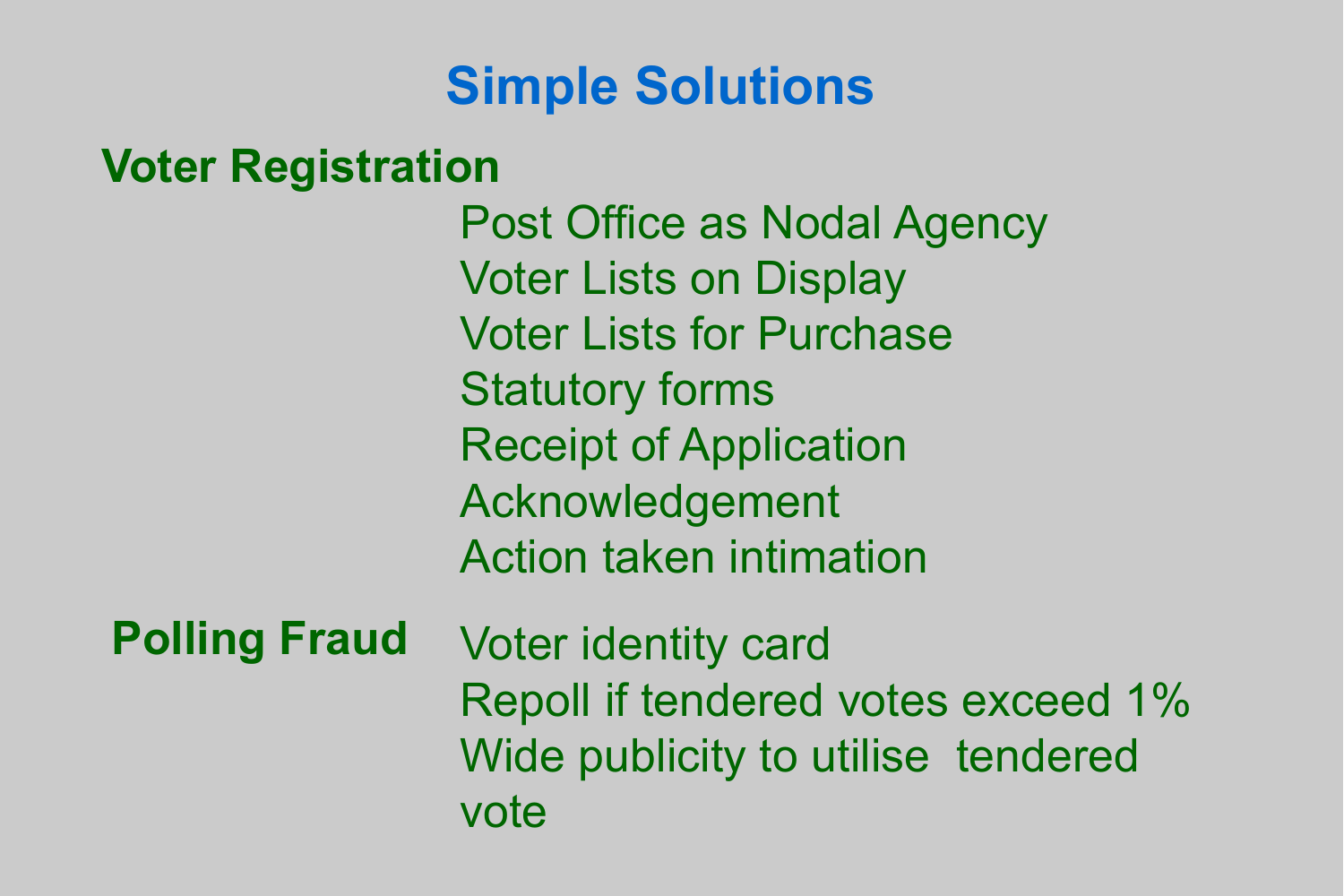# Why Post Office

- All over the world convergence of services has become the norm
- US, Australia, New Zealand, Fiji and Hong Kong, the post office is effectively used for voter registration.
- We have about 250,000 post offices all over India,
- Post office Competence, integrity and citizenfriendly approach
- Post office is approached by ordinary citizens without fear or anxiety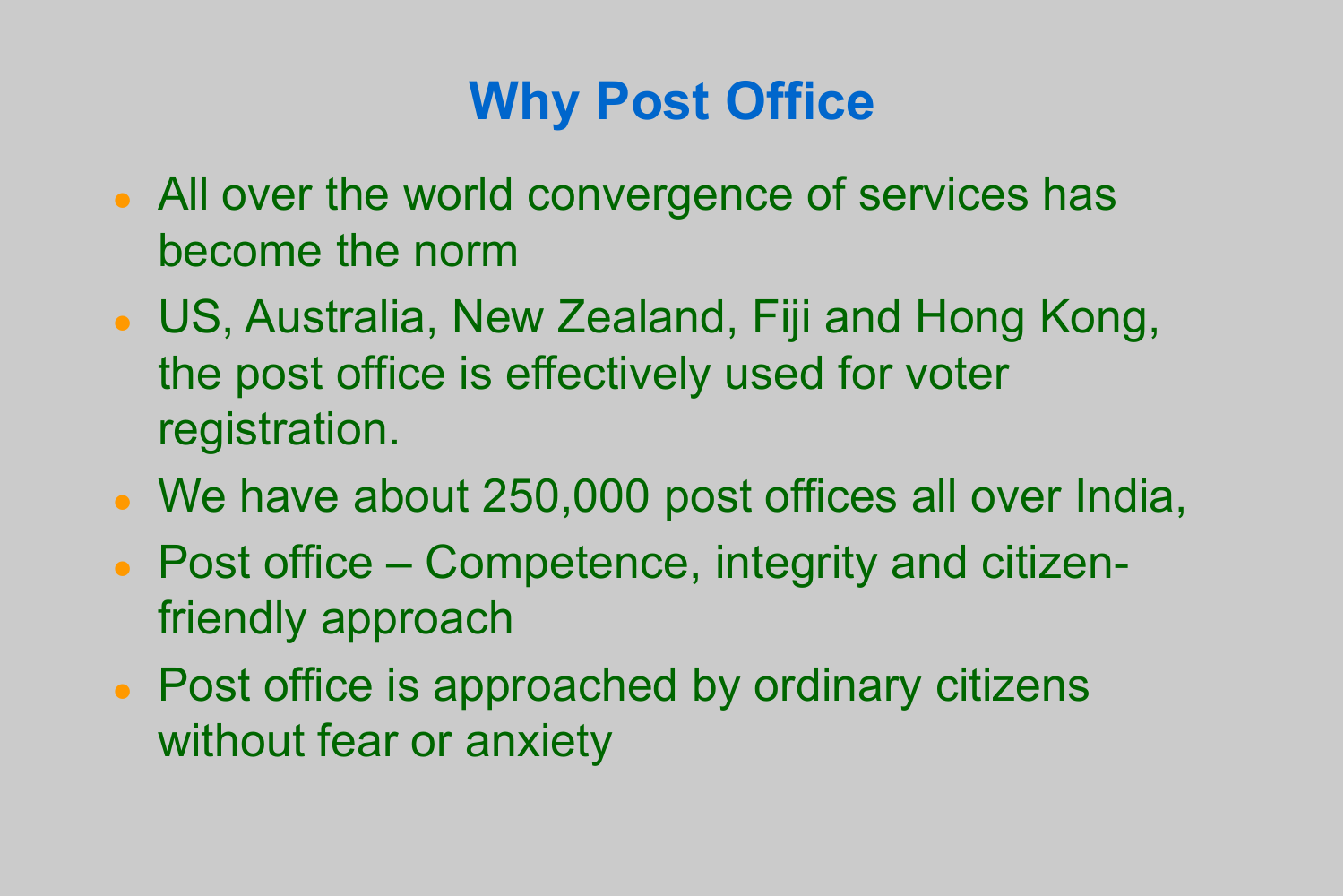# Post Office as Nodal Agency – Recent **Developments**

- EC directive provides for display of voter rolls in Post Offices
- In-charge of delivery post office appointed as designated officer
- He / She will *receive* forms pertaining to:
	- Forms for inclusion, deletion, correction of particulars
- Forms from individuals applying for themselves as well as other members of the family will be accepted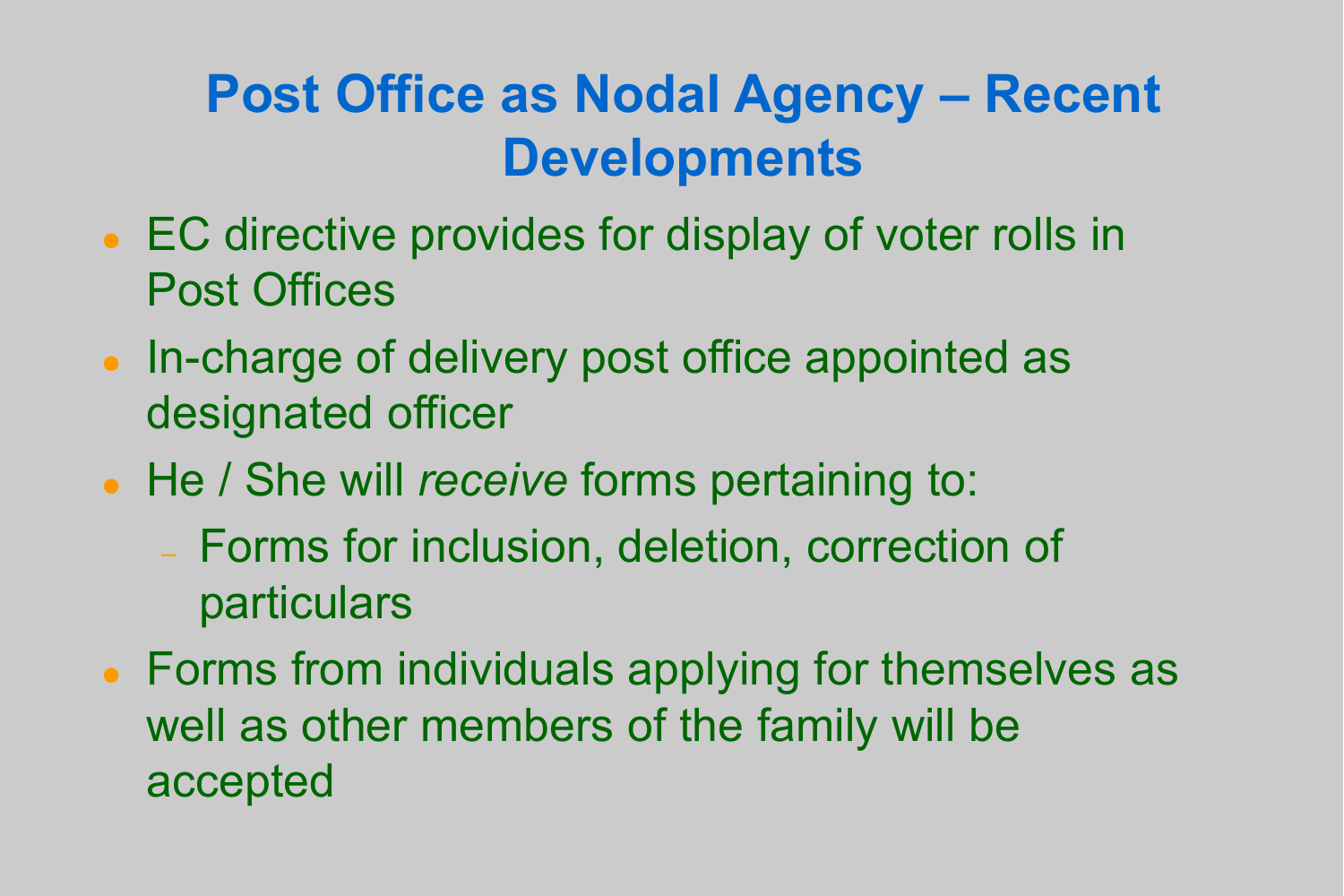# Post Office as Nodal Agency – Recent Developments

- Applications in bulk will not be accepted
- District Election Officer will collect verified forms from post offices once in a week
- Online applications will be forwarded to beat postman for verification
- Forms submitted in post offices no automatic inclusions
	- Checking report of postman legitimate ground for inclusion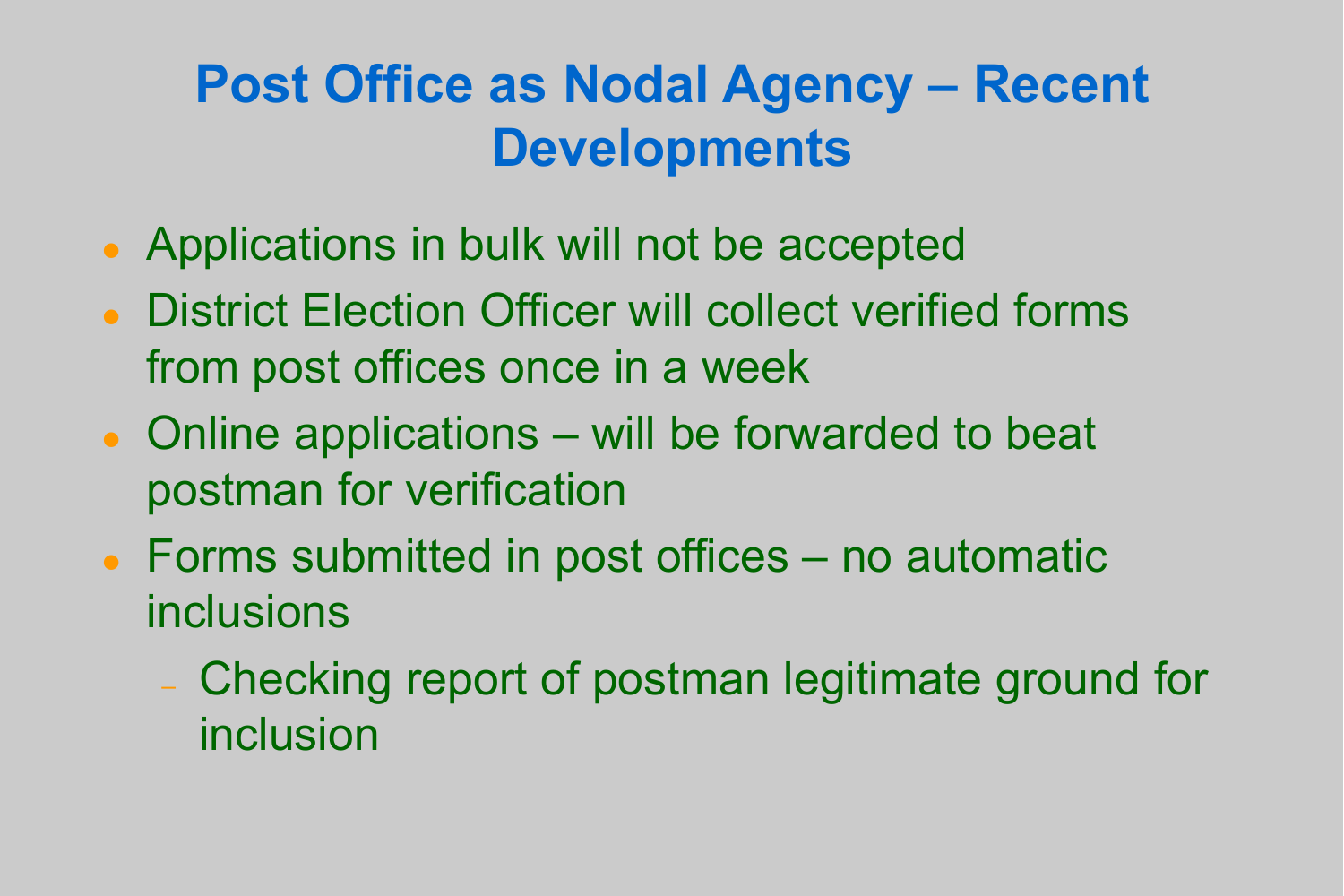## What do we Need

- A permanent mechanism in post offices
- Display and sale of rolls, availability of form, verification, and registration on request
- Assist EC in revision of electoral rolls on a permanent basis
- A mass communication campaign to promote public awareness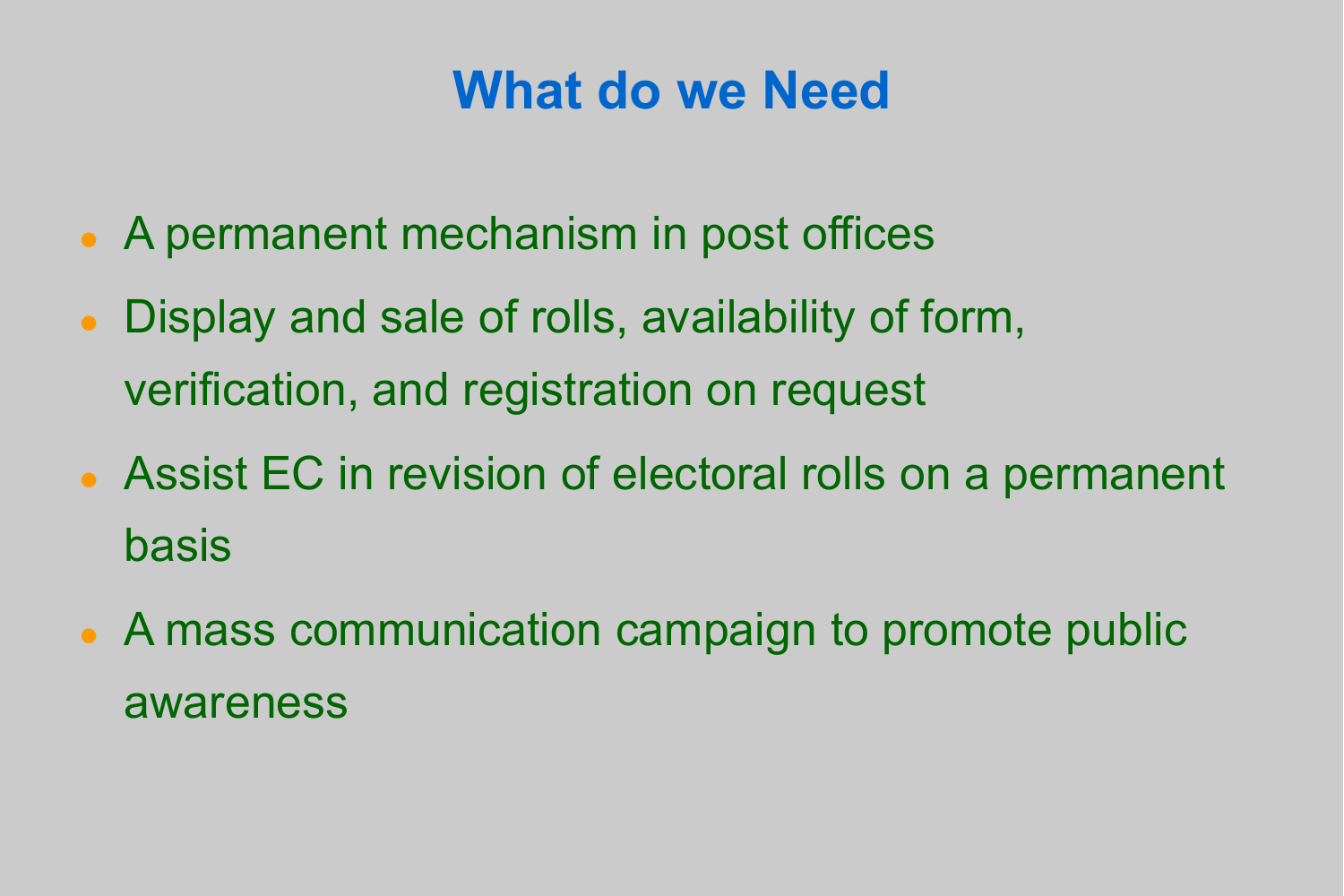## Revenue Possibilities

- Sale of voters list for each polling station
- Sale of slips containing serial number, name, address, and other details of voters
	- standard price: Rs 1 for every slip
	- commission for postal employees: Rs 0.50 ps for every slip.
	- Expected benefit for postal department: Rs 50-100 crores per annum
- Sale of forms pertaining to:
	- Inclusion, deletion, correction of particulars, etc., (forms 6, 7, 8, 8A and 8B)
	- Price of forms: Rs.1 for 2 copies
	- The bulk printing cost will not exceed 10ps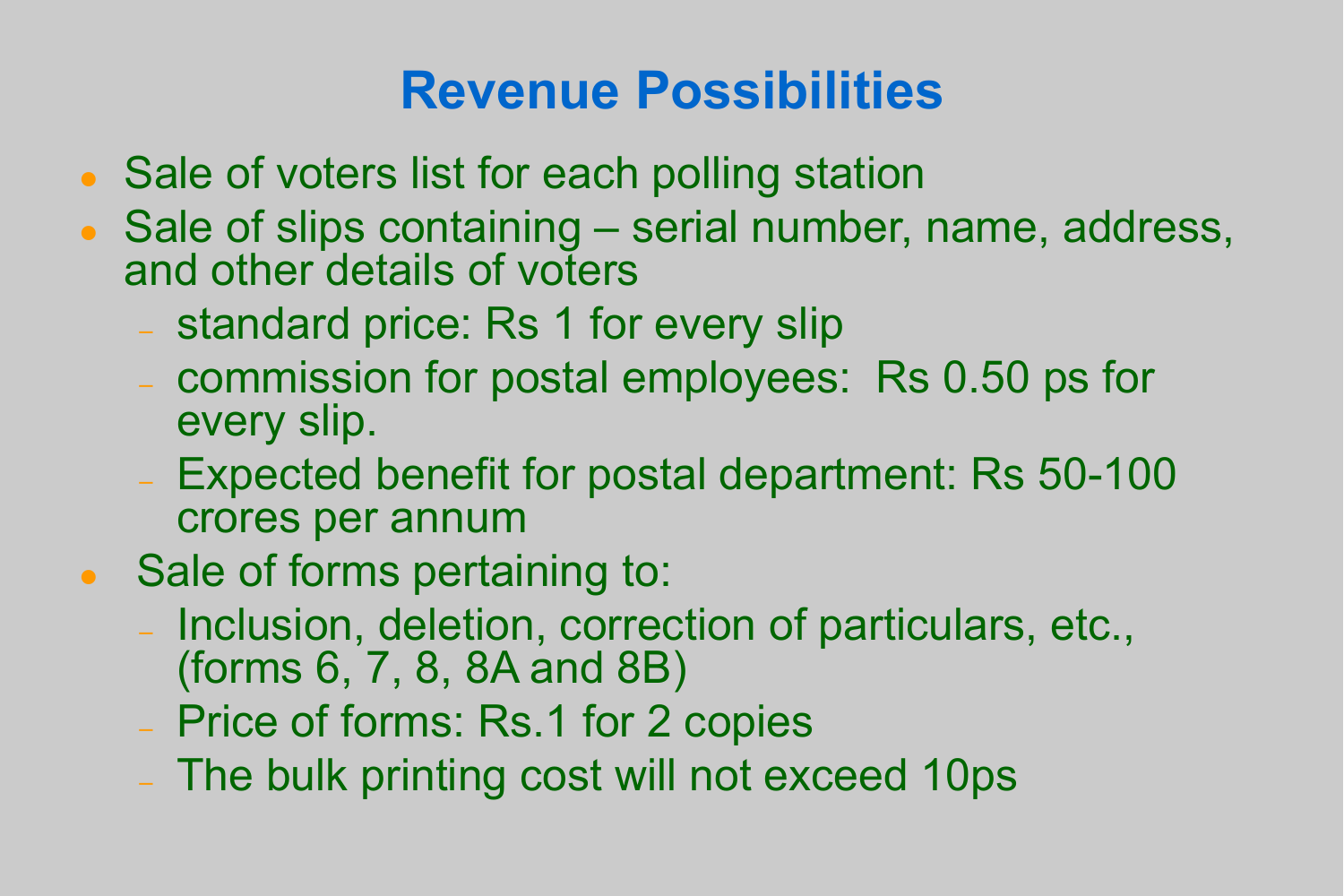## Revenue Possibilities

- Post office can act as the authority for:
	- Addition, deletion, or correction of names
	- Fee: Rs. 2 per case
- Assist political parties in distribution of voter slips – for a fee / advertising possibilities
- Revision of electoral rolls Post office can collect Rs 1 for every name verified